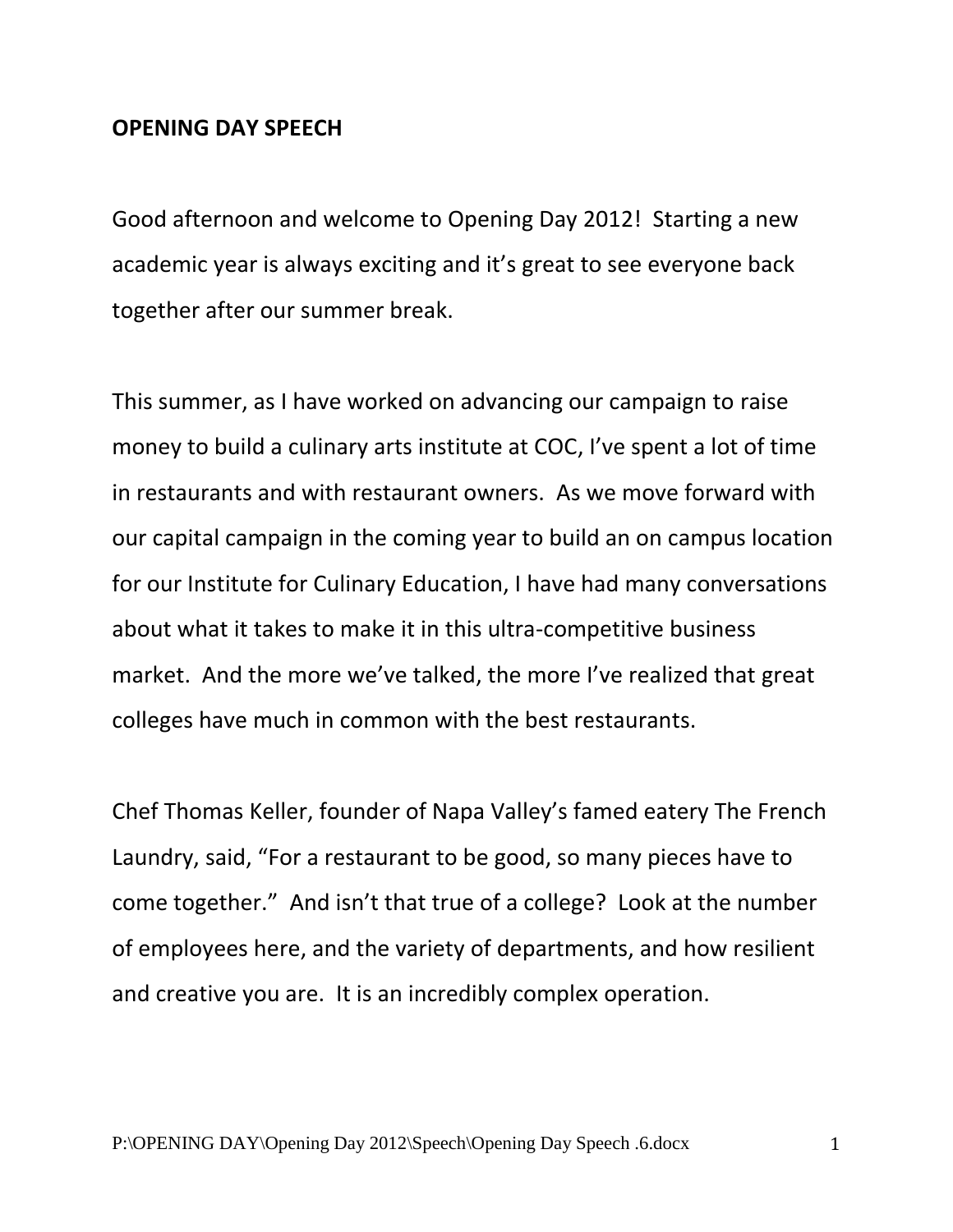There are five key pieces that must come together for a restaurant to be successful:

- Menu.
- Ingredients.
- Atmosphere.
- Service.
- And reputation.

The last one is dependent on how well you execute the others.

The best restaurants masterfully blend these elements together to create the ultimate dining experience. And at the college, we have very similar parallels that determine our success in creating the best educational experience for our students. Make no mistake. It's not easy to do that consistently. As Howard Ziebold, CEO of the Culinary Institute of America said, "Don't aspire to be a flash-in-the-pan or only the flavor of the month. It takes hard work to be successful in this industry."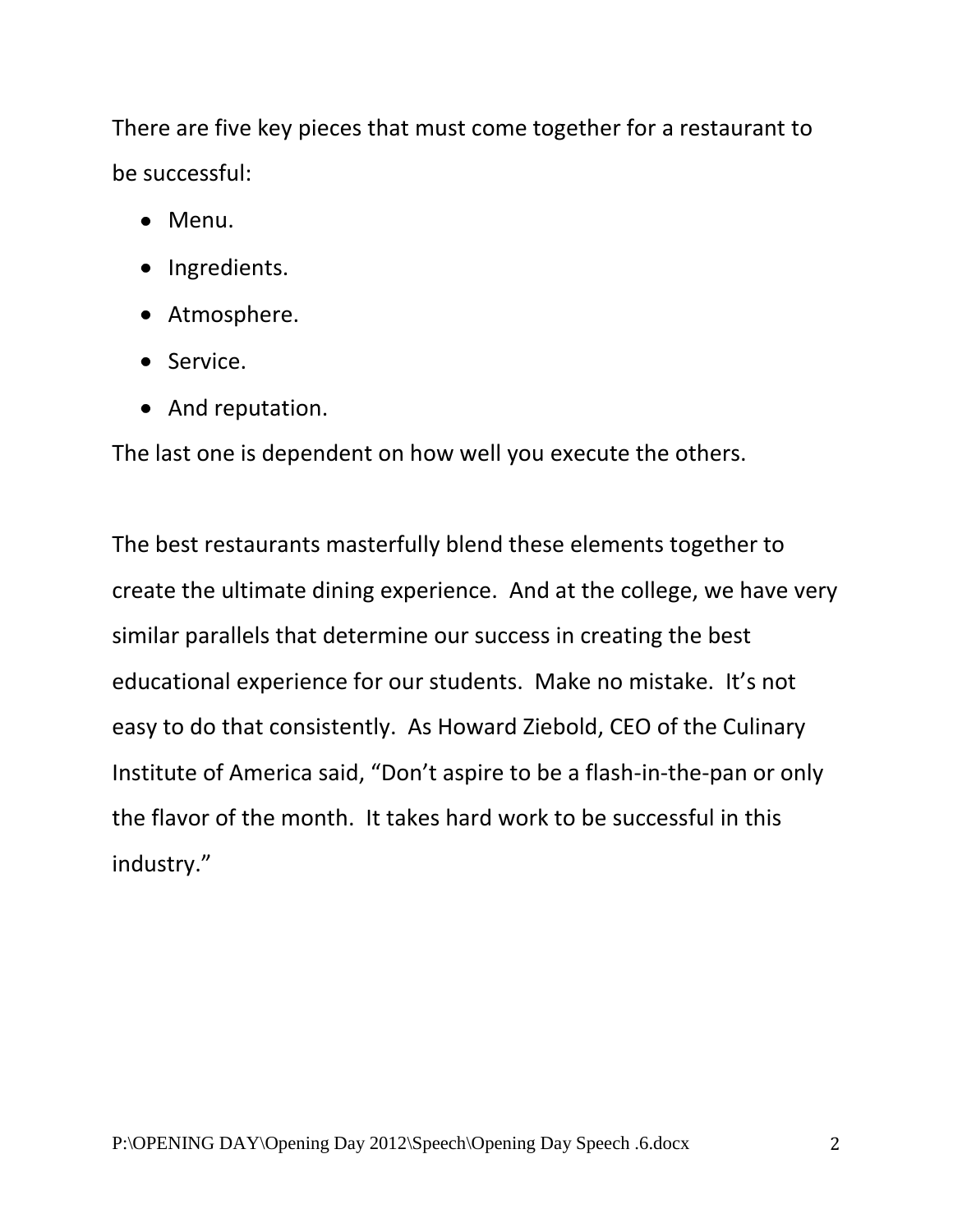The pinnacle of recognition for a restaurant is inclusion in the fabled Michelin Guide. First published in France more than 100 years ago, the Michelin Guide was the definitive source of travel information for drivers touring in Europe. Today, just a mention in the guide puts a restaurant on the map. And to receive one, two, or three coveted stars is the ultimate validation of a restaurant's success. Michelin itself says, "To have earned one or more stars means that a restaurant is one of the best not only in its country but also in the world."

One star is given to a very good restaurant in its category.

Two stars are awarded for excellent cooking that is worth a detour.

And restaurants honored with three stars are noted for exceptional cuisine, worth a special journey. "One always eats extremely well here, sometimes superbly," Michelin says.

Just how difficult is it to win a coveted Michelin star? Consider this: In Los Angeles, home to Wolfgang Puck, the original celebrity chef, there are only 12 restaurants with star status. Eight received one star. And only four have two stars. There are no three-star winners.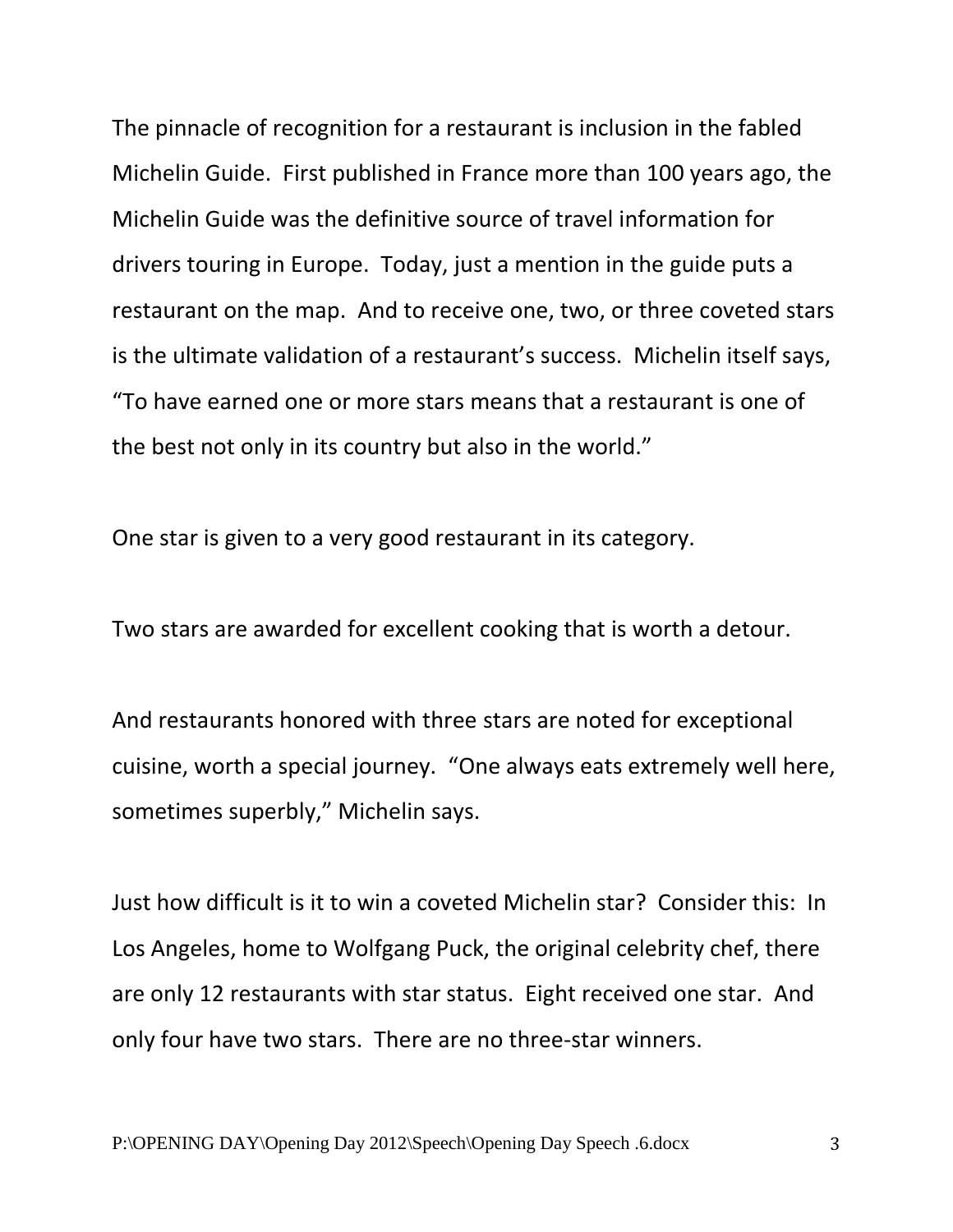So are you curious about who the winners are? Unfortunately none are in Santa Clarita. The Michelin two-star restaurants in L.A. are:

- Urasawa on Rodeo Drive in Beverly Hills.
- Santa Monica's Melisse.
- Providence, on Melrose.
- And, Wolfgang Puck's Spago in Beverly Hills.

But Spago (Spah-go) isn't just in in Beverly Hills. We have a bit of Spago right here at COC! Our own Cindy Schwanke was a pastry chef for Wolfgang Puck and designed desserts for the restaurant's legendary Academy Awards dinner. With her enthusiasm and passion, Cindy brings to mind an observation made by magazine editor Dylan Jones, who said, "Recipes don't work unless you use your heart." Cindy puts her full heart into everything she does, as evidenced at the chocolate and cheese tasting we experienced today. Let's thank Cindy and her team for sharing their heart – and such wonderful indulgences with us!

I wish Michelin would publish a guide to community colleges. Because if they did, I am confident we would win three stars. Why? Because we are experts at putting all the pieces together to create the finest educational experience possible for the students and community we serve.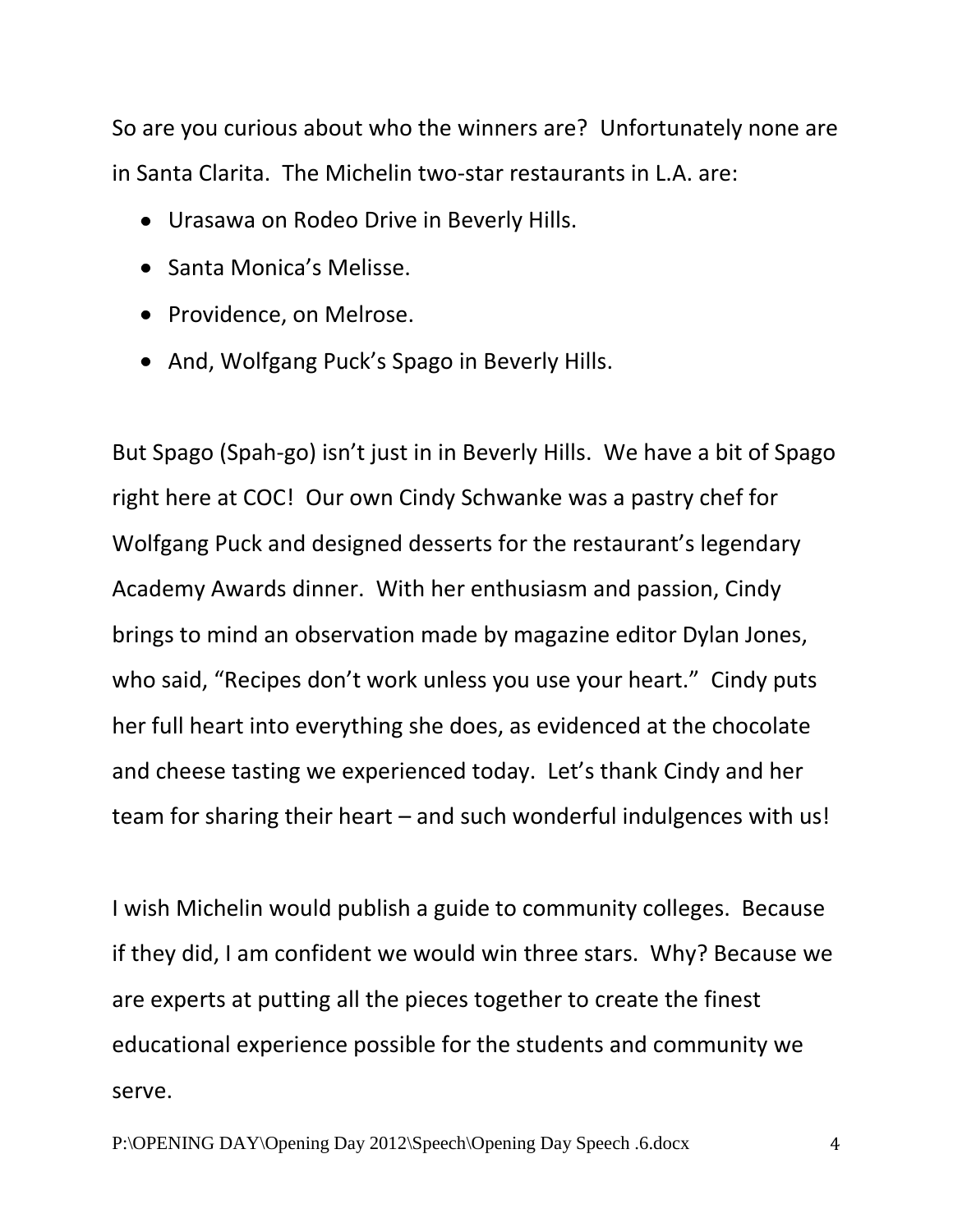- Menu
- Ingredients
- Atmosphere
- Service
- **And it leads to the best reputation any college could hope for.**

**Let's start with our menu.** It is like none other in its breadth, creativity, and innovation. It is many things. It's a lot like a good New York deli menu, a mix of the expected, and the unexpected, with something that appeals to every diner. Like most colleges, we offer courses in a traditional semester-length format. But those don't meet the needs of every student, so we've made a point of creating online classes, and rolling out accelerated programs that give students options of when, where, and how they learn.

We take the same approach with our degrees, certificates and program offerings. Many are common to community colleges, as salads, soups, and desserts are to most restaurant menus. But, as every high-rated restaurant has its signature dishes, some of our offerings are unique to College of the Canyons and distinguish us from the rest.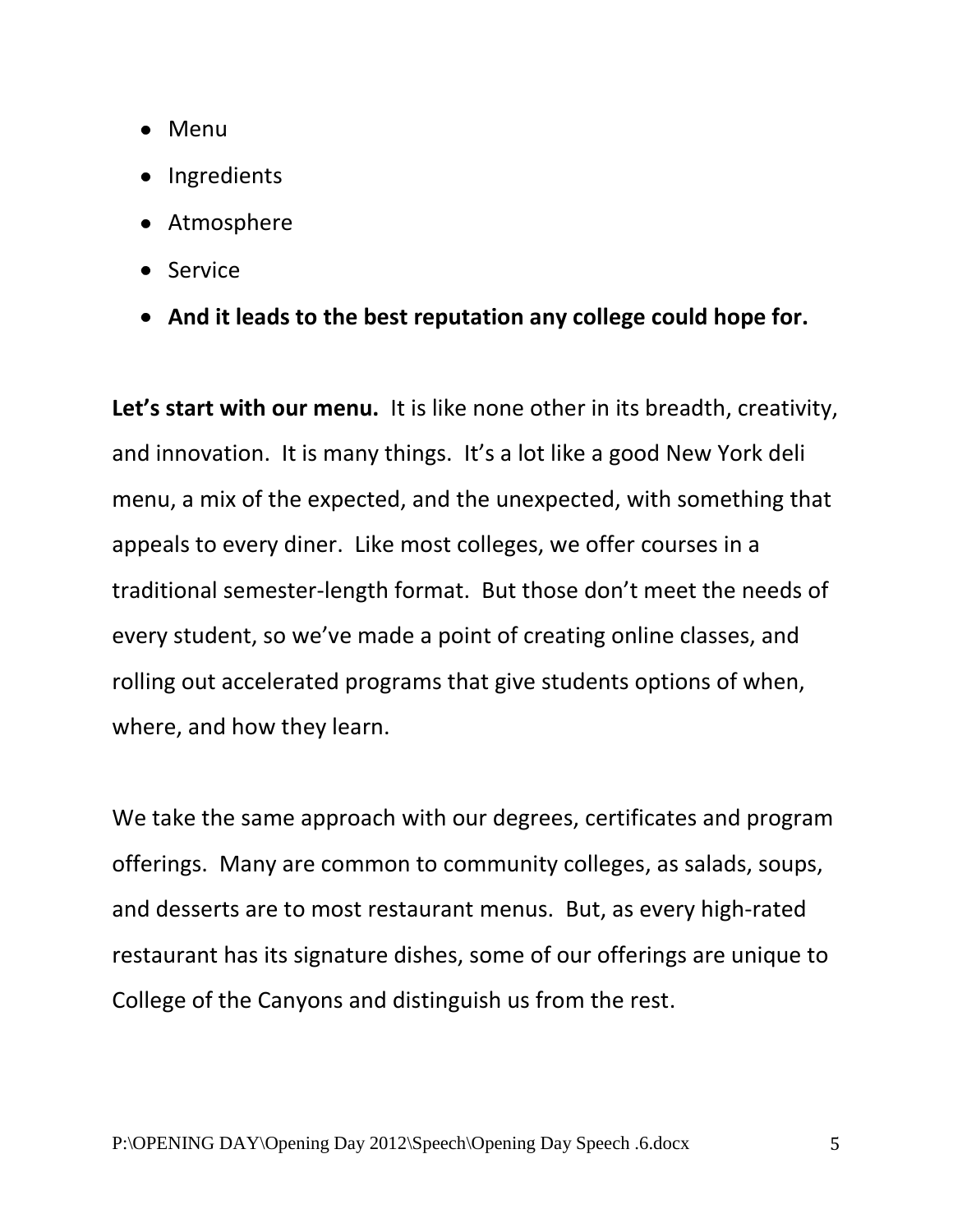The Medical Lab Technician Training Program is a great example. We are the only college in our region training students to enter this growing field. We just graduated our first class of MLT students, and they will soon be followed by dozens more as we grow this burgeoning program.

The Fast Track Program is another offering unique to our menu. Students attend classes in a condensed, time-intensive format and get equipped with the skills that qualify them to work in advanced manufacturing and other growing industries. Many are hired just days after finishing a program. That's something truly special you don't find on any standard menu!

From GO, and PAL, to online classes, to First Year Experience, our college is rich with examples of expanding our menu beyond the traditional offerings to create unique learning opportunities for our students.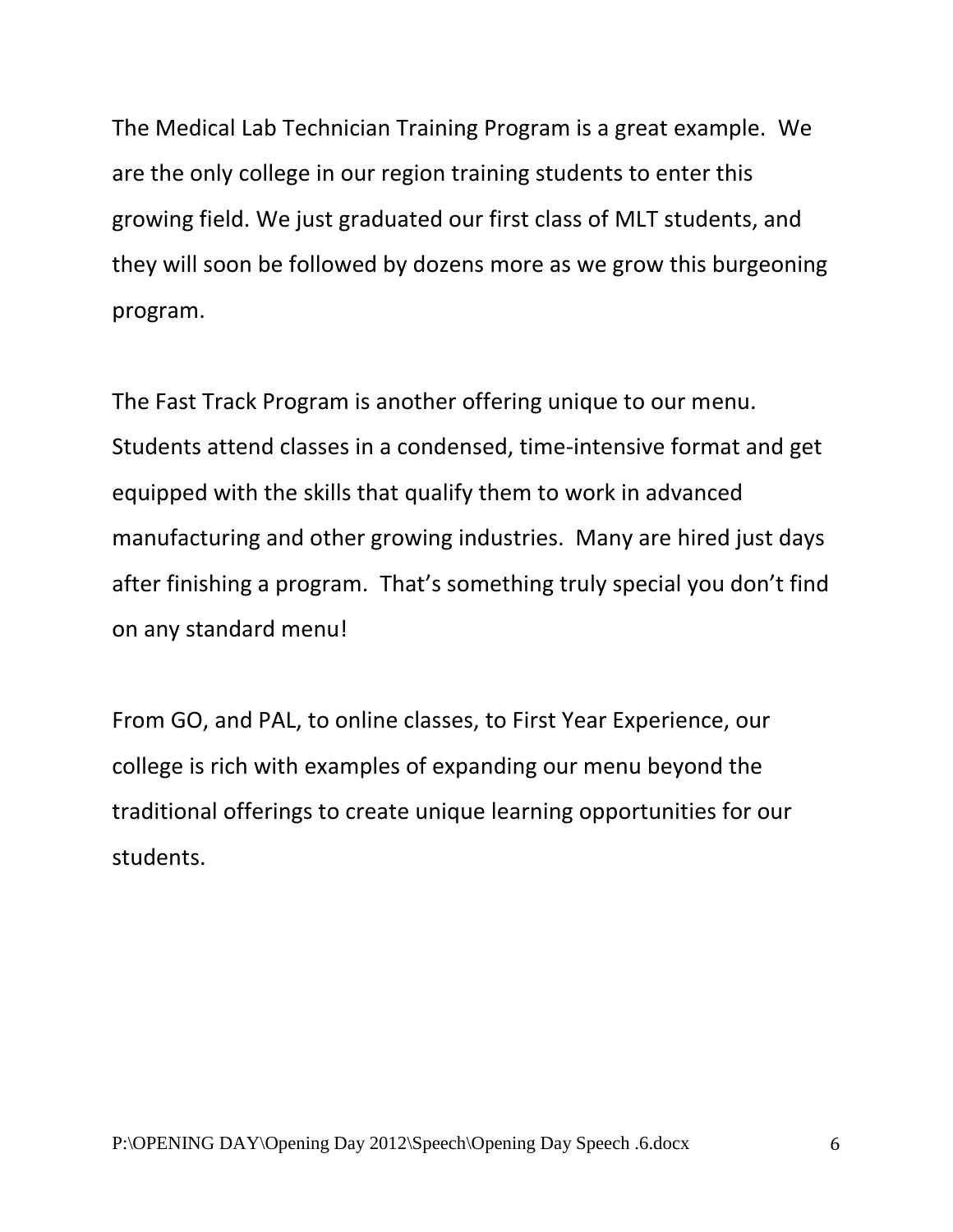Cookbook author and TV host Bob Blumer said, "In the abstract art of cooking, ingredients trump appliances, passion supersedes expertise, creativity triumphs over technique, spontaneity inspires invention, and wine makes even the worst culinary disaster taste delicious." **A menu is only as great as the quality and choice of its ingredients.** The best food demands the highest quality ingredients. In our case, the ingredients are your personality, resilience, creativity, spirit, flexibility, enthusiasm, commitment, ingenuity, organic approach and positive attitudes that infuse everything we do with the ultimate commitment to sustain what's good and make it better.

Examples of your commitment to fresh original thinking abound at our college! Look no further than LEAP, our in-house leadership development program. It's a great example of sustainability, as we cultivate our own leaders from within. Every class that comes through wows me with their creativity and innovative spirit. Together, the four classes have produced 31 different solution team proposals, most of which have been implemented and are making a real impact in what we can achieve as a college. What's been added to our menu as a result of LEAP Projects?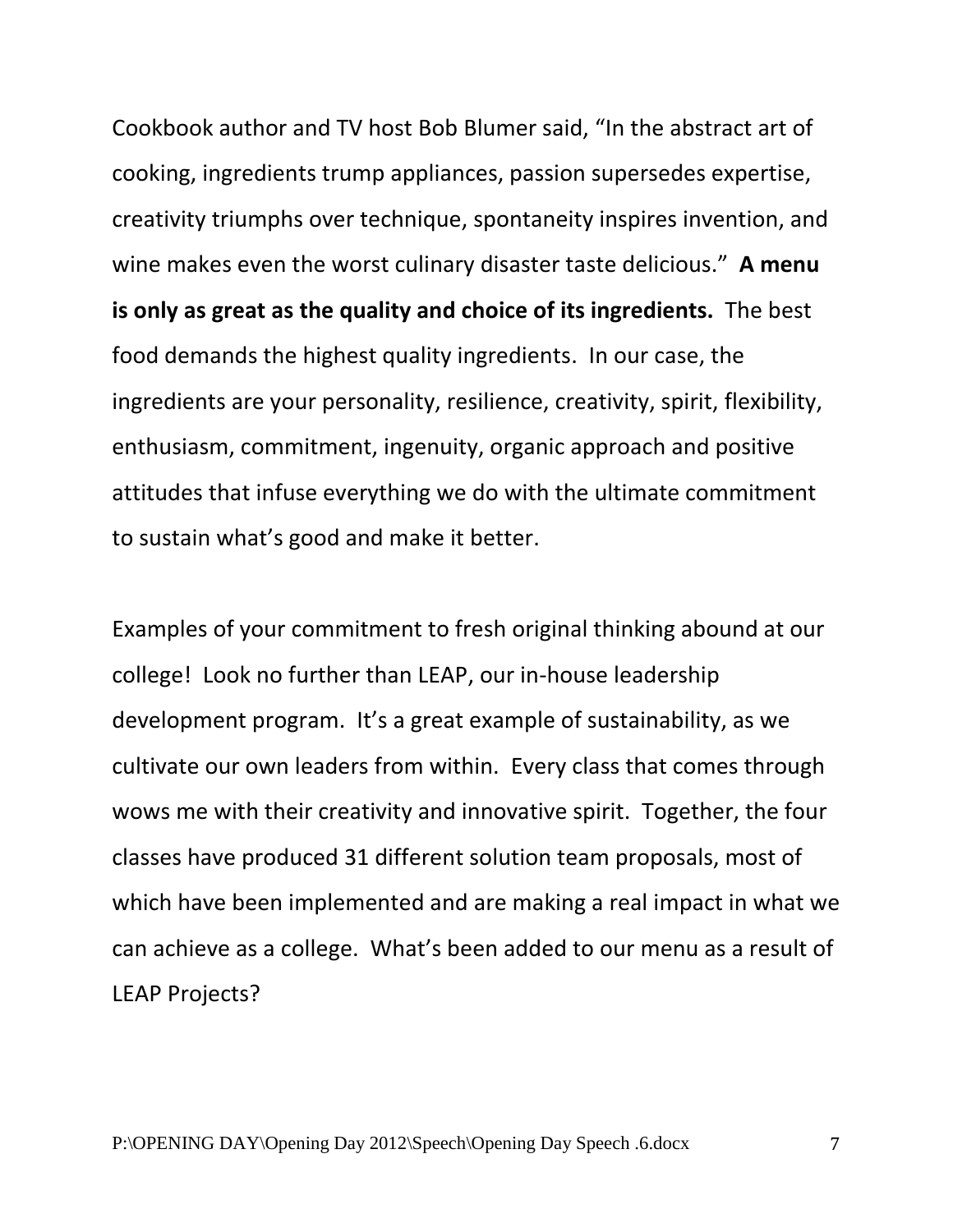- The Zone
- BIT the Behavioral Intervention Team
- Field Studies
- Gardens of the Canyons
- Synergy
- Careers on the Go
- Idea Incubator
- GO Program
- Cougar Alumni Network
- Student Art Collection
- Cougar Dome Planetarium

One of the greatest benefits of LEAP is the way in which it brings people together to focus on common goals, broaden perspectives, and show them what is possible when the focus is on possibilities and what can be achieved together.

P:\OPENING DAY\Opening Day 2012\Speech\Opening Day Speech .6.docx 8 That cooperative spirit extends beyond the experience of LEAP and is evident in the everyday interactions you all have with your colleagues. Like the best chefs, **you** are willing to take chances with ingredients – mix it up, try new combinations, and be surprised by the results.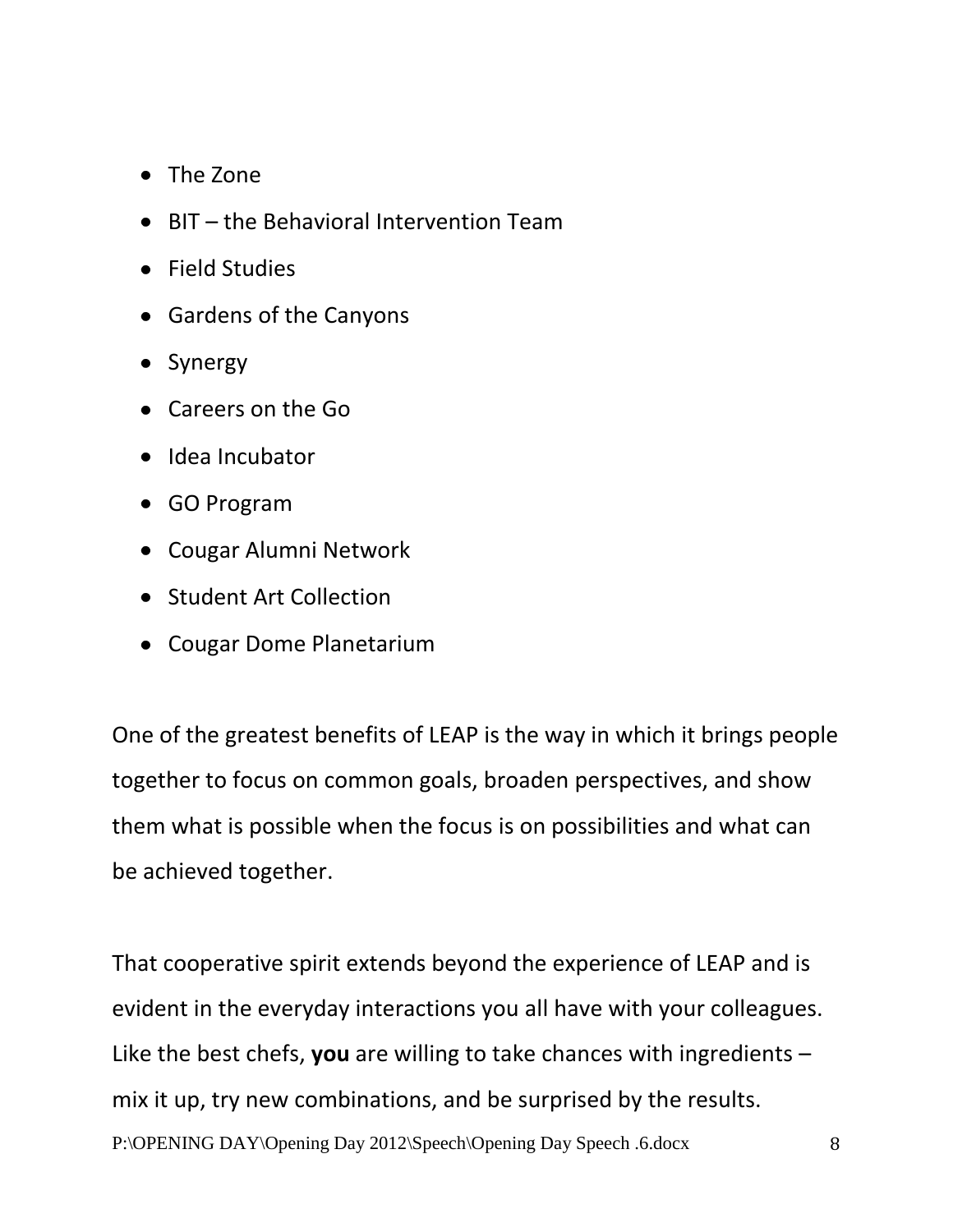Marcel Boulestein, television's first chef, said, "Cookery is not chemistry. It is an art. It requires instinct and taste rather than exact measurements." That willingness to experiment is what leads to great recipes. A pinch of this. A dash of that.

The boldness to not just ask the question, "I wonder what would happen if we added this," but to actually answer it by following your instincts and dropping that unexpected ingredient into the pot. And, more importantly, you have the subsequent courage to put a spoonful to your lips and sample the result for yourself. It takes all of those steps to get it right. And that's what I love about working with all of you! You are not content with following the same old recipes. You are wildly imaginative and willing to blend ingredients together in new ways to create bold new entrees.

Take the Community Garden, for instance.

- The idea originated with folks in Student Health and Biology.
- It was quickly adopted by our Gardens Committee, which started as a LEAP project that cast a vision for developing a variety of gardens throughout both campuses. Its members include representatives from HR, Reprographics, Payroll, Theater Arts and the Foundation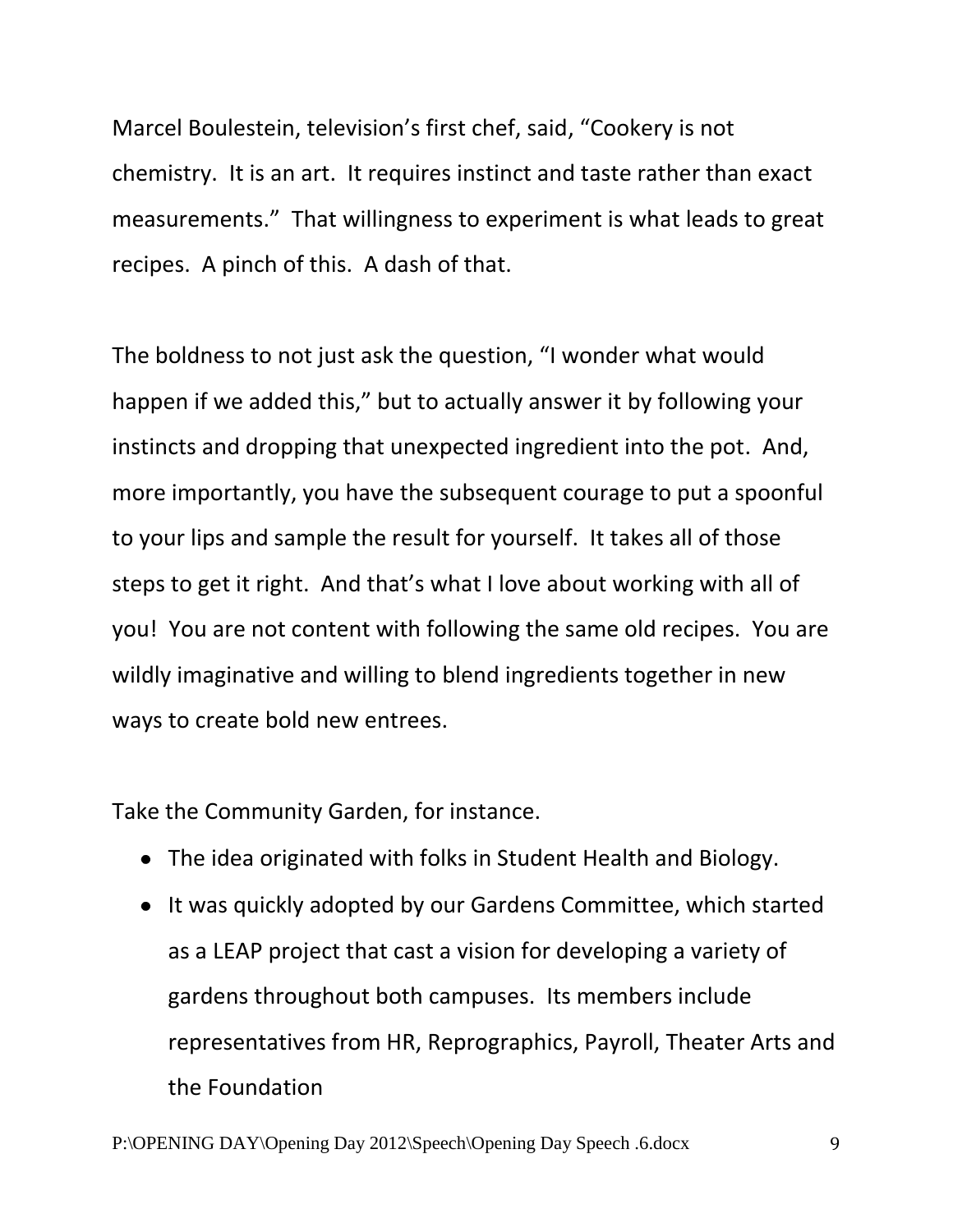- The Foundation came on board to secure the needed supplies and start-up costs.
- Facilities transformed a forgotten corner of the campus into a usable gardening space.
- Early Childhood Education committed to maintaining three plots and sharing the joy of gardening with their young students.
- Professional Development got involved when a staff member's son volunteered to build the planter boxes for his Eagle Scout project.
- Student clubs like Hands on Earth and SNAC adopted plots and recruited volunteers to help fill the planter boxes with soil and mulch.

Math 075 is another great example of using familiar ingredients to create something fresh and surprising.

- This was a brand new class that we offered just last spring. It prepares non-STEM, non-nursing and non-business students for statistics.
- Like analyzing a recipe, faculty dissected the two classes, took the most important concepts, and created an entirely new class.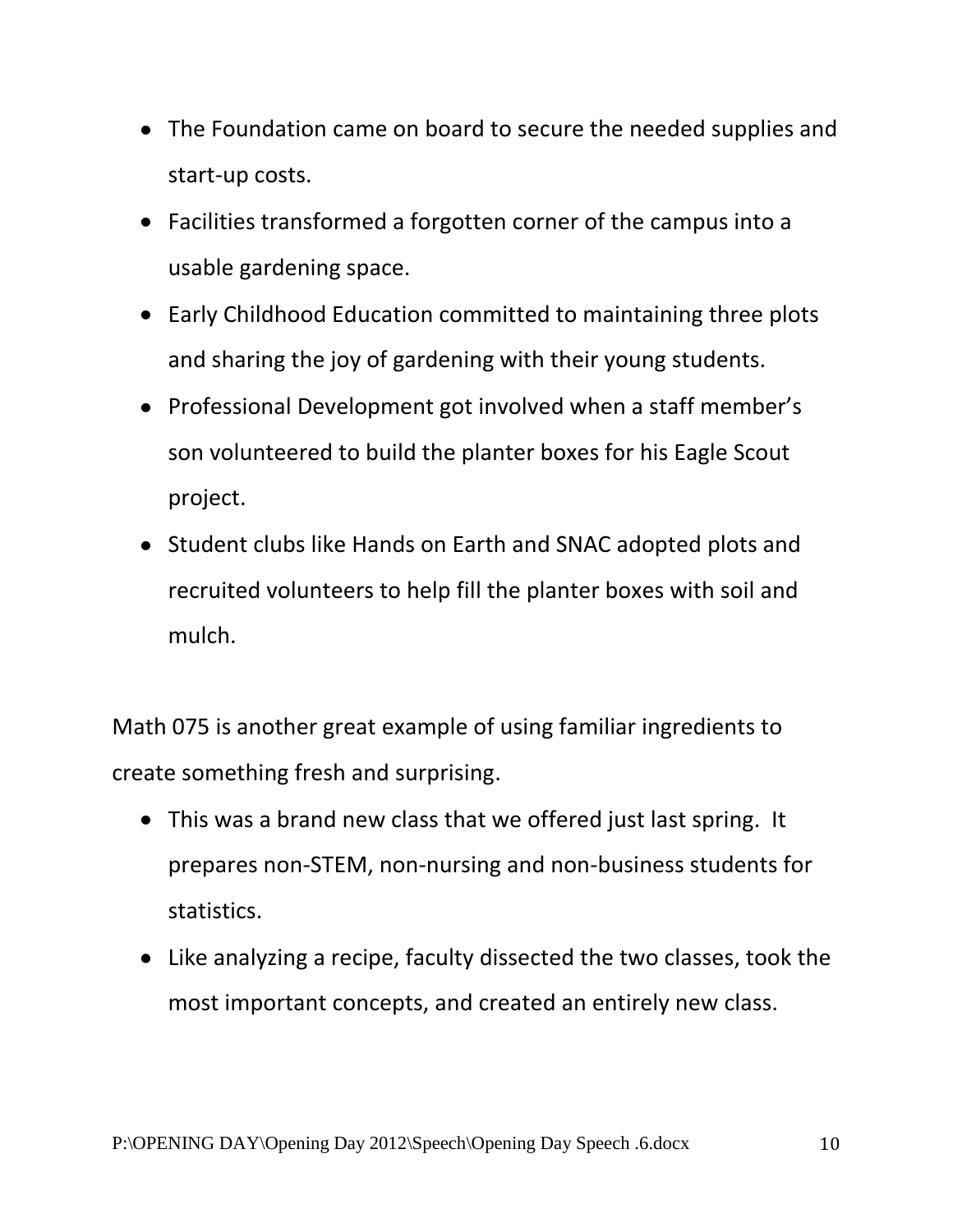- Rather than having students complete two developmental math courses, elementary and intermediate algebra, as a prerequisite for transfer-level statistics, Math 075 combines the two courses into one, thereby propelling students more quickly toward their goals.
- The course is a curriculum redesign of exploratory data analysis and algebra in an intellectually engaging and rigorous manner.
- Students are expected to communicate understanding of statistical concepts in both written and oral presentations.
- And they learn how to adopt the growth mindset, which believes everyone can learn if they apply themselves.
- This spring we saw a five-fold increase in student completion of statistics coursework (from 13% to 78%), for students with an elementary algebra placement.

Again, this class included standard ingredients that can be found in math classes at any community college. We took a chance in combining them differently, adding the psychology of learning, and achieved a real break-through in student success as a result.

## **We've talked about our menu, and our ingredients, so let's talk about service.**

Our menu grabs people's attention.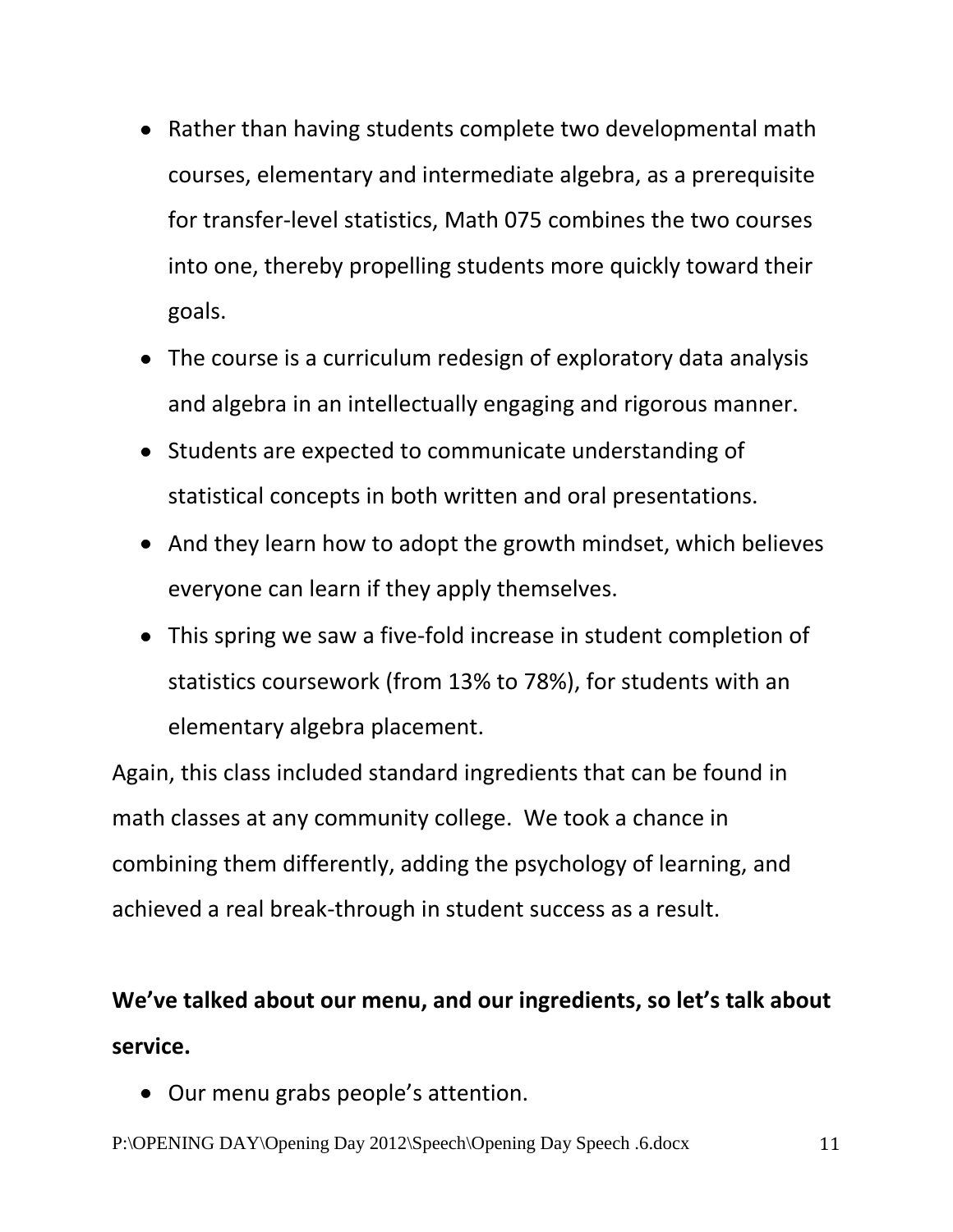• It sparks curiosity, draws them in and lets them know that we're different.

## **But what keeps them here is our service.**

- We've all been to restaurants that served great food, but had poor service.
- And we usually only go there once.
- Our students know they can count on College of the Canyons to deliver top-notch service, and that ensures they receive a 3-star educational experience that affects them for a long time. And it's why they keep coming back. In recent years, the fill rate in our classes has been well above 90 percent.

In a culinary setting that commitment to service is found in the front of house and back of house. In a restaurant, the front of house staff refers to those who interact directly with patrons – hostesses, servers, bartenders, busboys, wine stewards, sommelier,etc. The back of house staff are in the kitchen keeping things running smoothly behind the scenes – from the executive chefs all the way down to the dishwasher.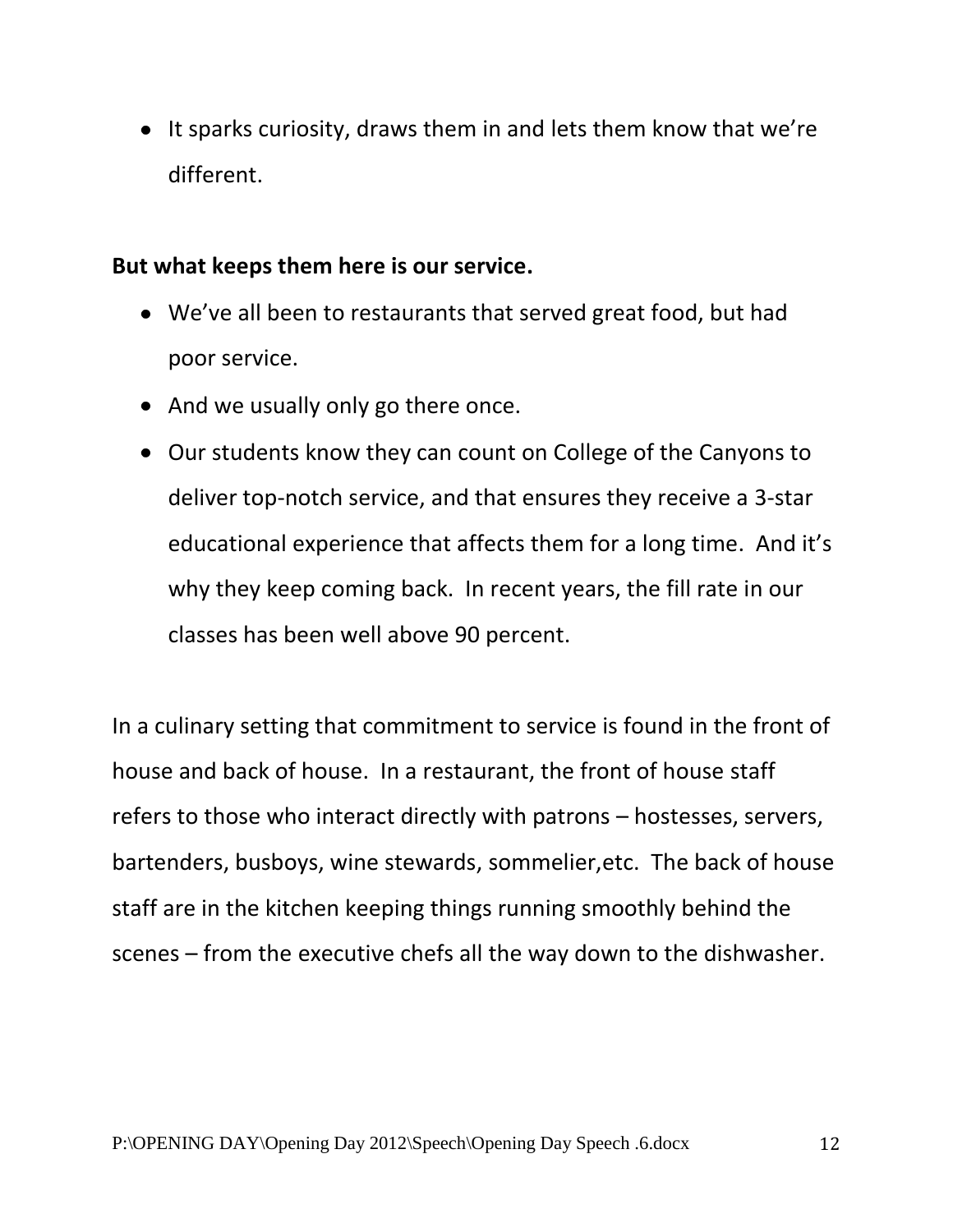We have much the same delineation of responsibility in our college. This quality service comes from all directions. Our counselors, faculty members, program advisors and switchboard staff are perhaps our most recognizable front of house employees. But those of you involved with student services functions like admissions, financial aid, counseling, DSPS, international students, Career Services, the Health Center, the student business office, Re-Entry/Veterans, the Assessment Center, the TLC, CalWorks and EOPS also fall into this category.

No less important are those who may not be directly involved with our students, but who still play a critical role in enabling them to learn. What you do **behind the scenes** may sometimes go unnoticed by our students, but your work is critical to our ultimate success. Your professionalism and accuracy keep our computers running, help us order supplies, ensure we get our paychecks, hire our adult hourlies, design our publications, build the class schedule, and so much more

While those in the front of house and back of house play different roles in creating a top-notch 3-star education experience for our students, you are bound together by your commitment to serving our students and meeting their needs. Mario Batali said, "…Finding the happiness and finding the satisfaction and finding fulfillment in continuously

P:\OPENING DAY\Opening Day 2012\Speech\Opening Day Speech .6.docx 13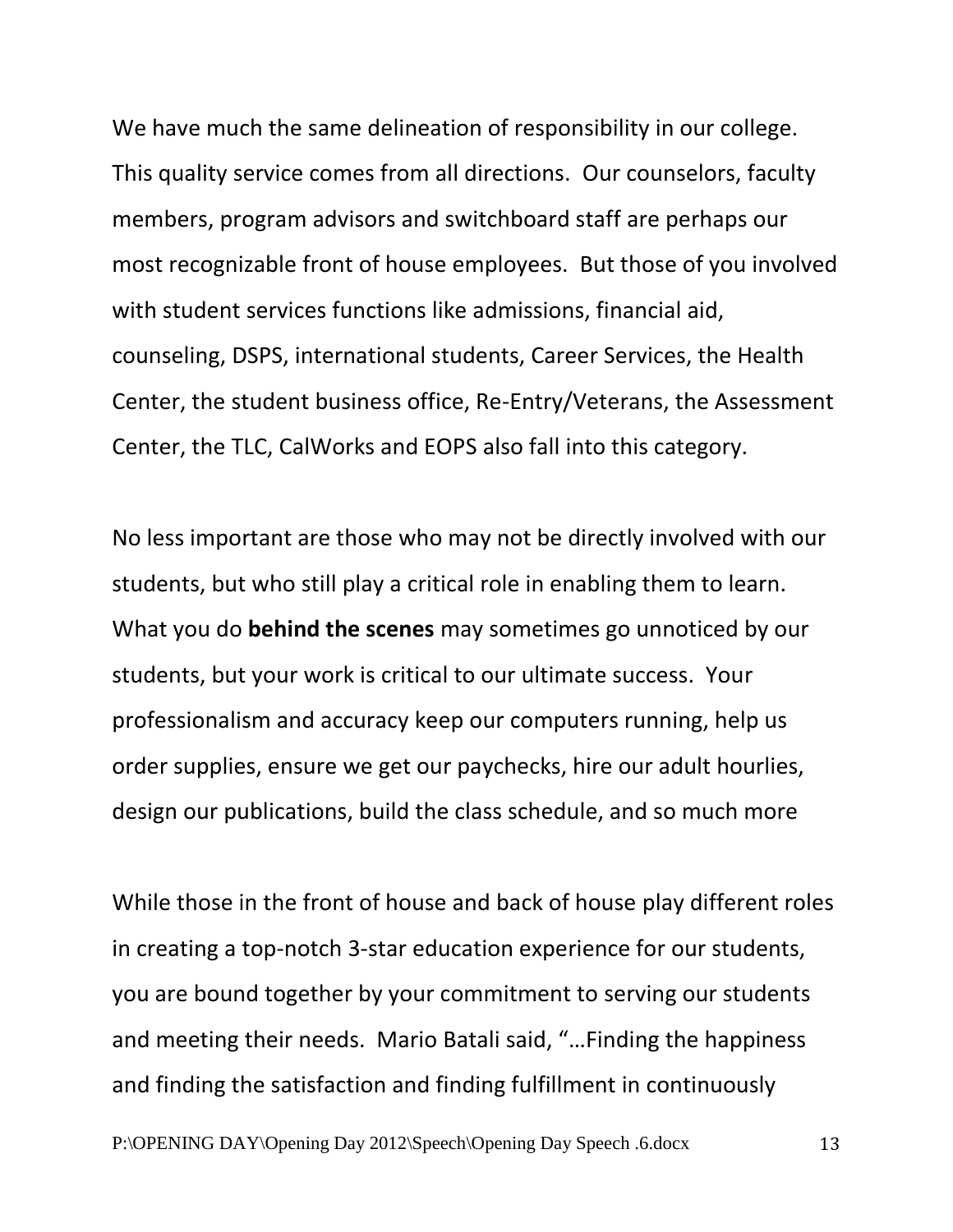serving somebody else something good to eat is what makes a really good restaurant." You do just that as you serve our students and demonstrate daily that you care for them, that you are here to inspire them, and as you ultimately help them to succeed.

**Just like the menu, the ingredients and the service, another key component for a successful restaurant is ATMOSPHERE!** We all enjoy visiting restaurants that are warm and inviting, that make us feel comfortable, and put us at ease.

- That certainly describes College of the Canyons.
- Everyone here works to foster an environment that is designed to bring out the best in our students.
- I always enjoy hearing from those who visit our campuses for the first time.
- Many have driven by along Rockwell or Valencia Boulevard, and they think they know the campus. But when they finally park and step out of their cars, they discover how much they don't know! They are surprised at how much more there is to our campus than meets the eye on a 50-mile-an-hour drive-by.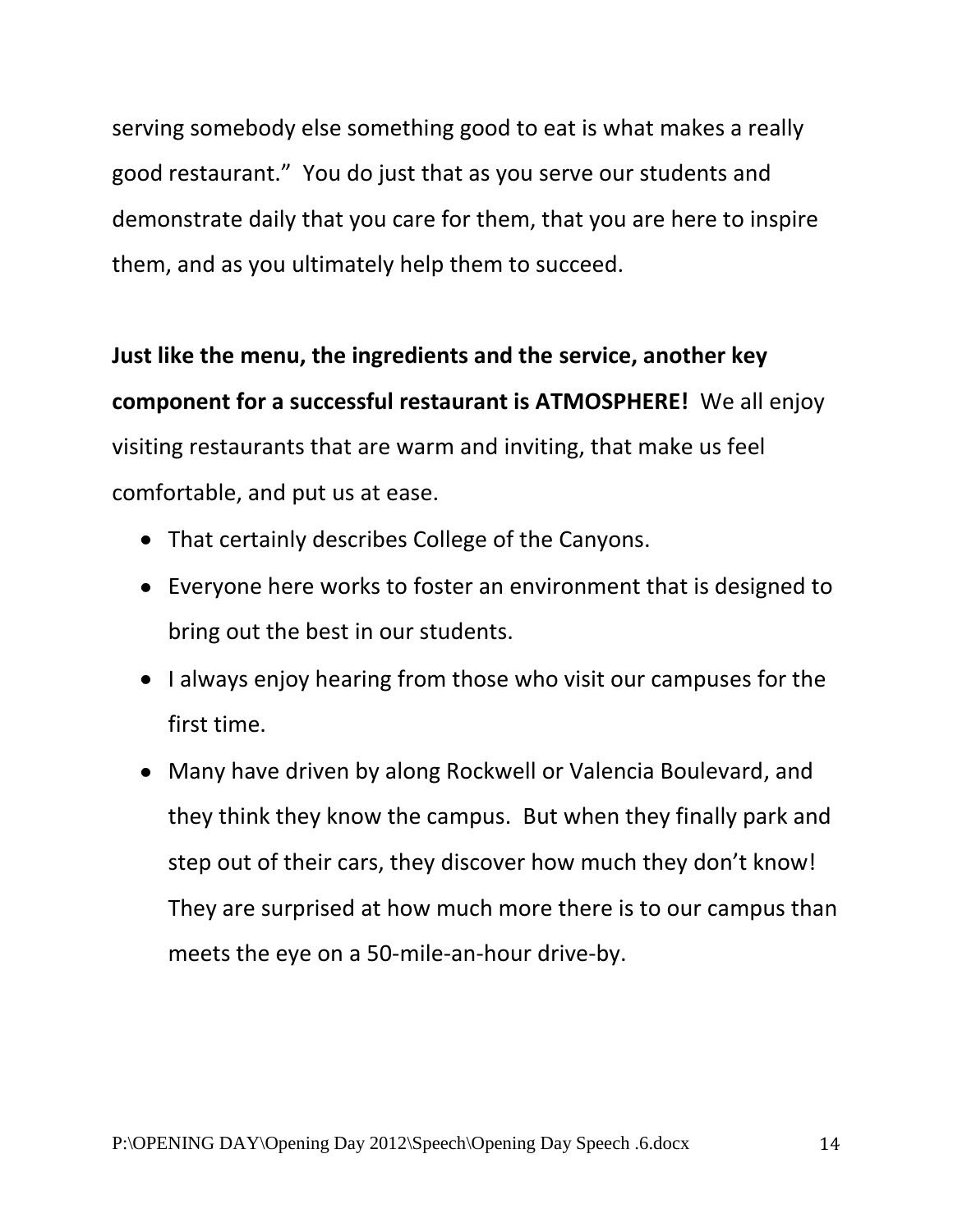At Canyon Country, they can't see what's at the top of the hill when they're flying down Sierra Highway. But when they turn into the driveway, and explore the interior of the campus, they find a quiet, peaceful campus with views of the rolling hills and surrounding sky.

Visitors to both campuses appreciate the design of the buildings and the layout of the space, and come to recognize that much planning and thought has gone into planning both Valencia and Canyon Country to maximize our capacity and our ability to serve students. And visitors are also taken with the beauty of the landscape. Our campuses are inspiring settings that demonstrate our standards of excellence. They send a message that our commitment to being the best extends to the smallest of details. That lets our students know that we take seriously our responsibility to help them achieve their success. Those of you involved in maintaining and enhancing our facilities should take pride in all that you accomplish. I know I do.

P:\OPENING DAY\Opening Day 2012\Speech\Opening Day Speech .6.docx 15 **So what is the icing on the cake then?** When a restaurant offers a dynamic menu, uses fresh ingredients, delivers exceptional service, and creates a welcoming atmosphere, it cultivates an outstanding reputation and the recognition that it is among the best at what it does.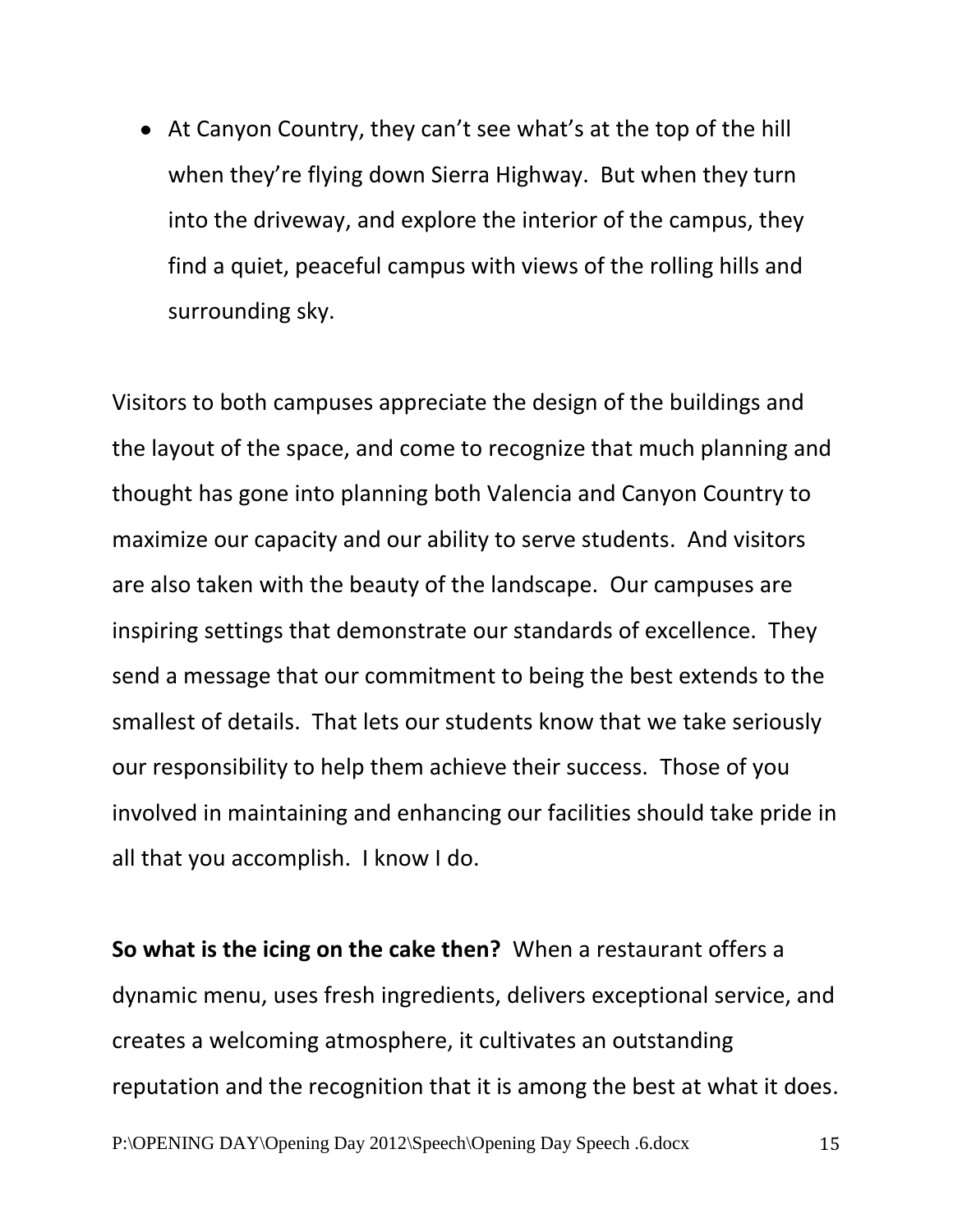- Restaurants and readers alike hold the Michelin guide in such high regard because of its longevity and uncompromising devotion to accuracy.
- The first edition of the guide debuted in 1900 and it is updated annually.
- Reviewers regularly visit the listed restaurants to ensure they remain worthy of their recognition.
- The reviewers are anonymous.
- They do not announce their presence during or after an inspection.
- They order from the menu, and their pay their bill as any other diner would.
- And they are not afraid to remove stars if a restaurant is found lacking.
- Reputation alone is not enough to maintain one's standing with Michelin.
- With recognition comes a demand for consistency. Aristotle said it best: "We are what we repeatedly do. Excellence, then, is not an act, but a habit."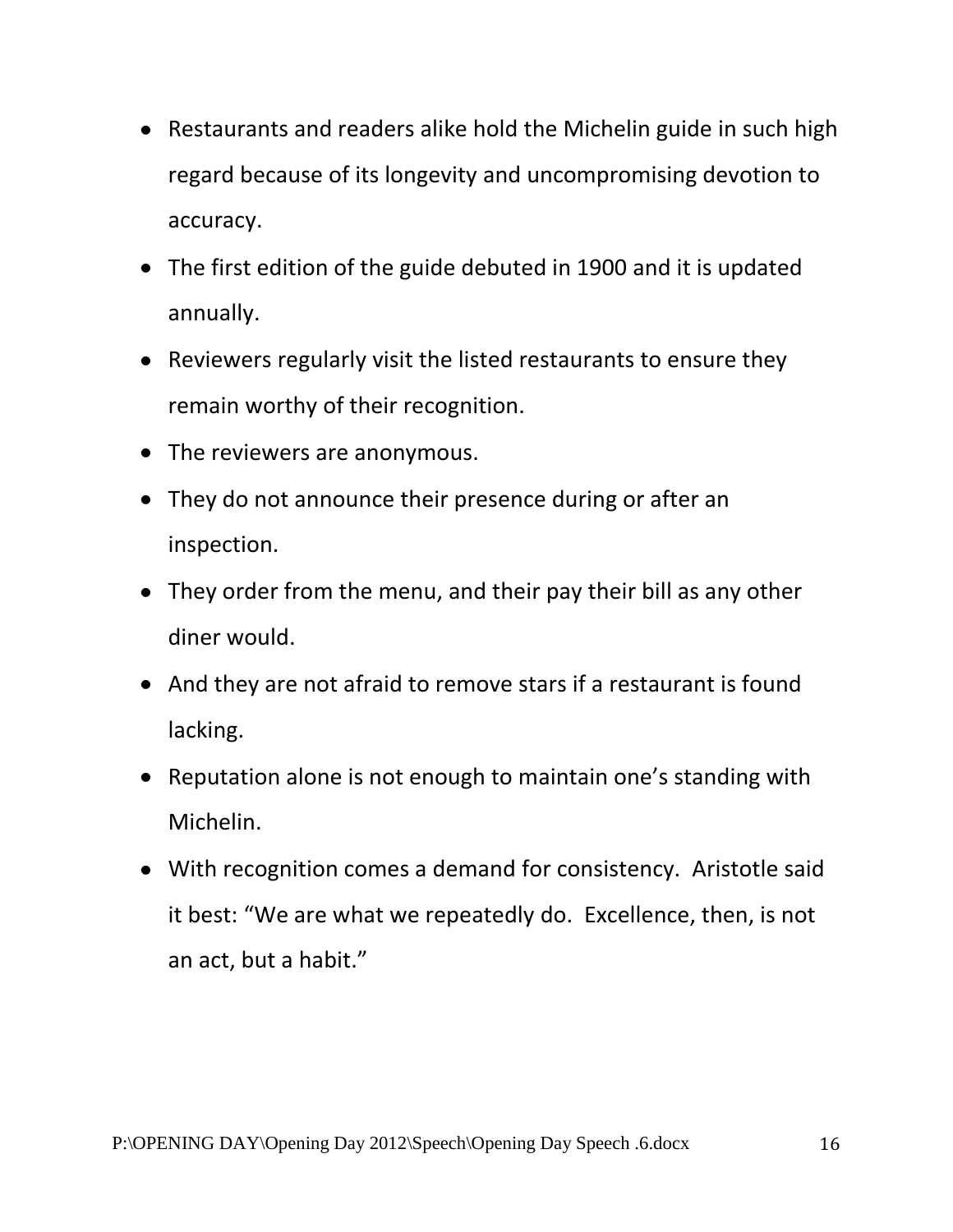We may not have a Michelin guide, but as a public institution of higher learning, we are subject to myriad forms of scrutiny and evaluation.

- Accreditation.
- AARC reports.
- Audits.
- Fiscal checklists.
- And the list goes on and on.
- We prepare and file more reports and requirements than you could possibly imagine.

We are required to fulfill such regulatory requirements, and it is a responsibility that we take seriously. But all of us care more about what our community thinks of us. And thanks to our menu of offerings, ingredients, service and atmosphere, **we have earned a reputation in Santa Clarita that is second-to-none.** Everyone in town has a connection to College of the Canyons. Either they have attended here, or they know someone who has, be it their kids, their coworkers, their friends, or some other connection. That third party validation advances our credibility and reputation in the community.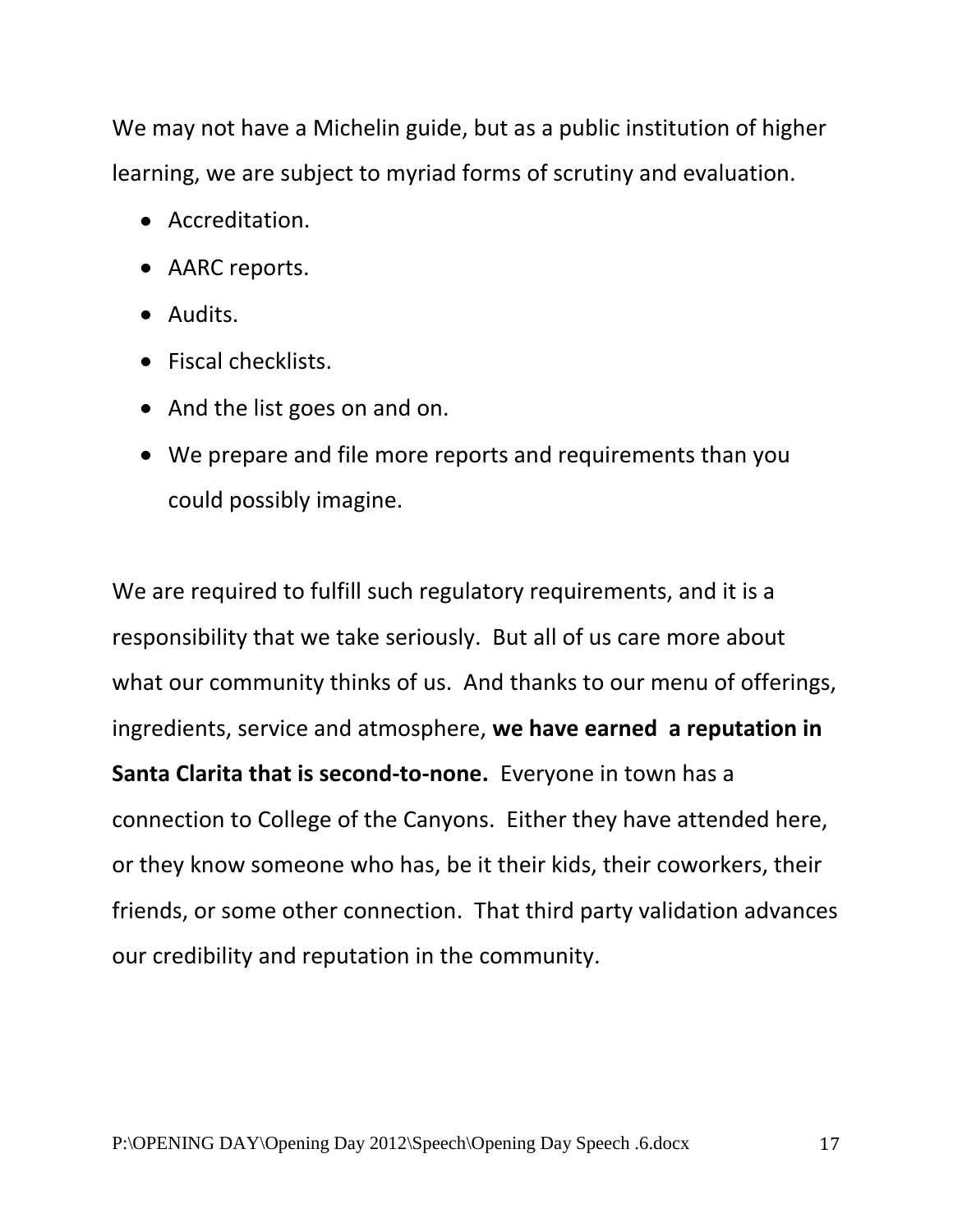Someone on campus shared a story with me recently that we can all relate to because we've all experienced something similar. He stopped at Wal-Mart to pick up a fishing license. That quick errand turned into a long conversation because he was wearing last year's Opening Day Tshirt. The clerk at Wal-Mart shared that both of his children attended COC and loved it. They discovered what they really wanted to pursue for their careers and went on to transfer to different four-year campuses to earn their bachelor's degrees. His appreciation for what we do was evident, as he couldn't say enough good things about the college. In N Out Burger's slogan says, "That's what a hamburger is all about." Well, for me, that story of the clerk at Wal-Mart is what we're all about.

Clearly, he gives College of the Canyons three stars. And so does John Cave, the president of Aerospace Dynamics International, a manufacturing company in the Valencia Industrial Center. Thanks to its 15-year training partnership with College of the Canyons, the company won its equivalent of Michelin stars this year. Boeing, which does business with more than 28,000 vendors, honored ADI with one its Suppliers of the Year award.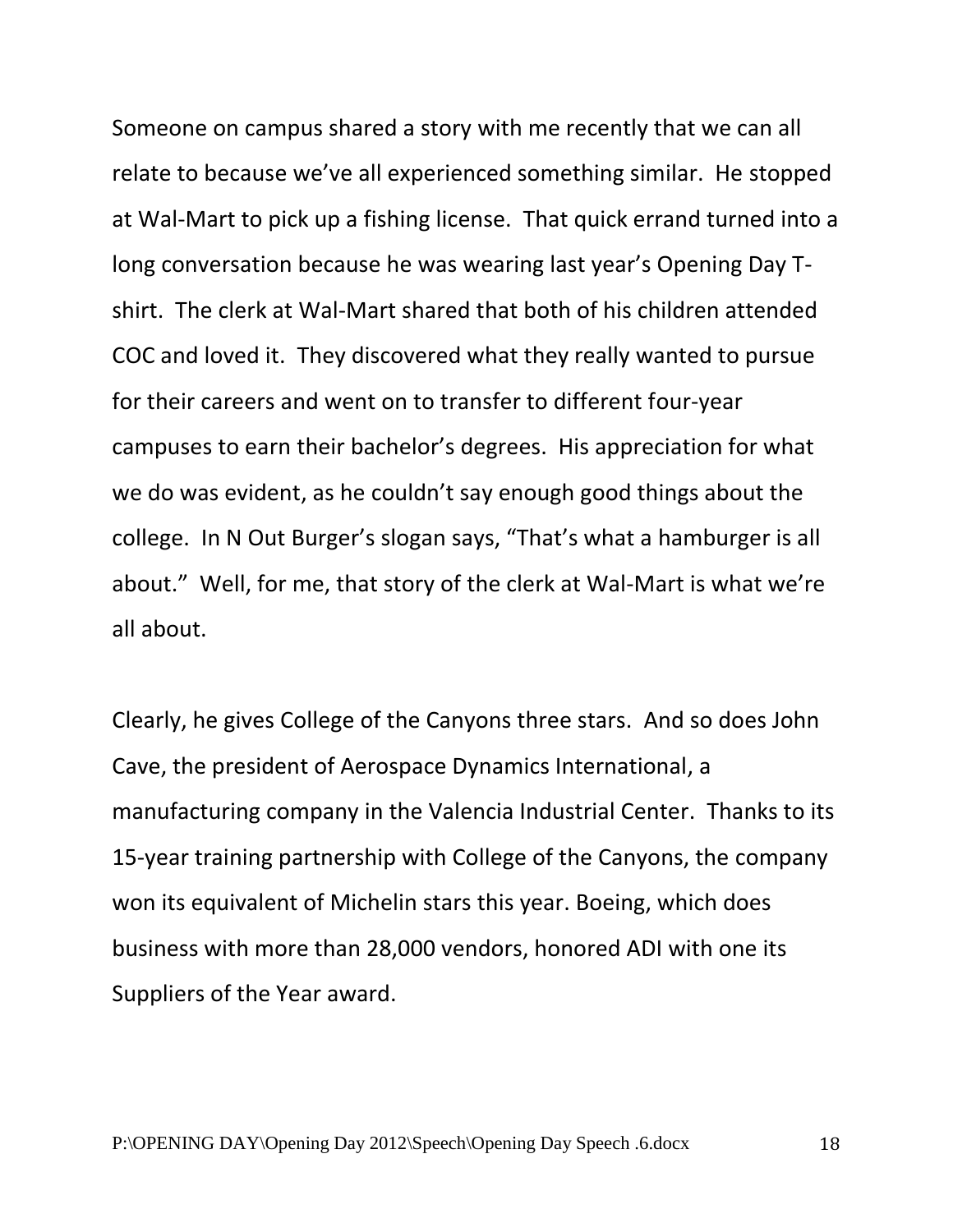Another testament to our reputation are the alumni who make a point of staying involved and giving back to College of the Canyons. People like BJ Atkins, who helped us raise money for athletic expansion, and is now chairing our Santa Clarita Environmental Education Consortium. Or Jill Mellady, who chaired our Foundation Board and is now leading our Chancellor's Circle efforts. Or many of you – as nearly two-thirds of our employees are former students!

**Clearly, we boast an outstanding reputation.** Much like the Michelin guide, we have built that reputation over time with a quality and intensity of commitment rarely seen elsewhere.

- Our record of service to Santa Clarita spans more than four decades.
- In that time we have offered nearly 75,000 class sections and almost 300,000 students have attended the college.

**But we cannot simply rest on our reputation.** Just as the restaurants named in the Michelin guide must always be on top of their game and expect to be reviewed at any time, we too must press on in our commitment to innovation and creating new recipes for success regardless of the unpredictable external circumstances we might face. We must be resilient!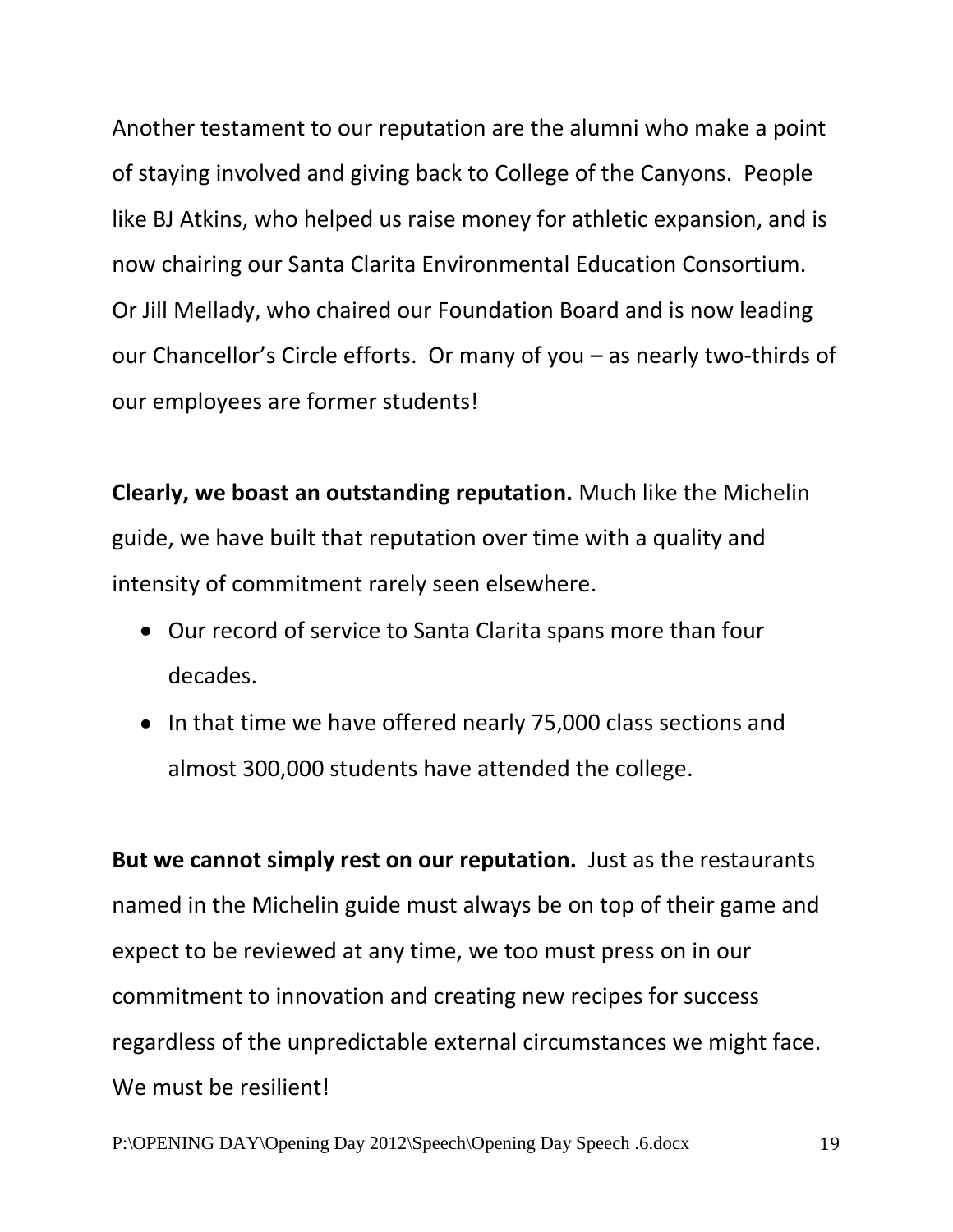Celebrated travel writer Paul Theroux said, "Cooking requires confident guess work and improvisation, experimentation and substitutions, dealing with uncertainty and failure in a creative way." In the culinary world, chefs are always contending with the unexpected. Late shipments or a bad harvest make key ingredients scarce. A recession forces people to spend less on eating out. Rent gets raised, driving costs up. Road construction restricts traffic in front of the restaurant. The scenarios for what can go wrong are almost unlimited. And yet, they find a way to get it done. They aren't beaten by circumstances. Instead, they demonstrate resilience, the ability to bounce back and find a way through whatever they are facing.

I am proud to say that we do the same here. As I look ahead at the coming year, it is clear that we are a team that remains resilient in the face of adversity. Although we face external circumstances beyond our control, we are committed to expanding our menu. Here is just a taste of what's new this year:

We are opening the addition to the **Library** and doubling the capacity of the TLC.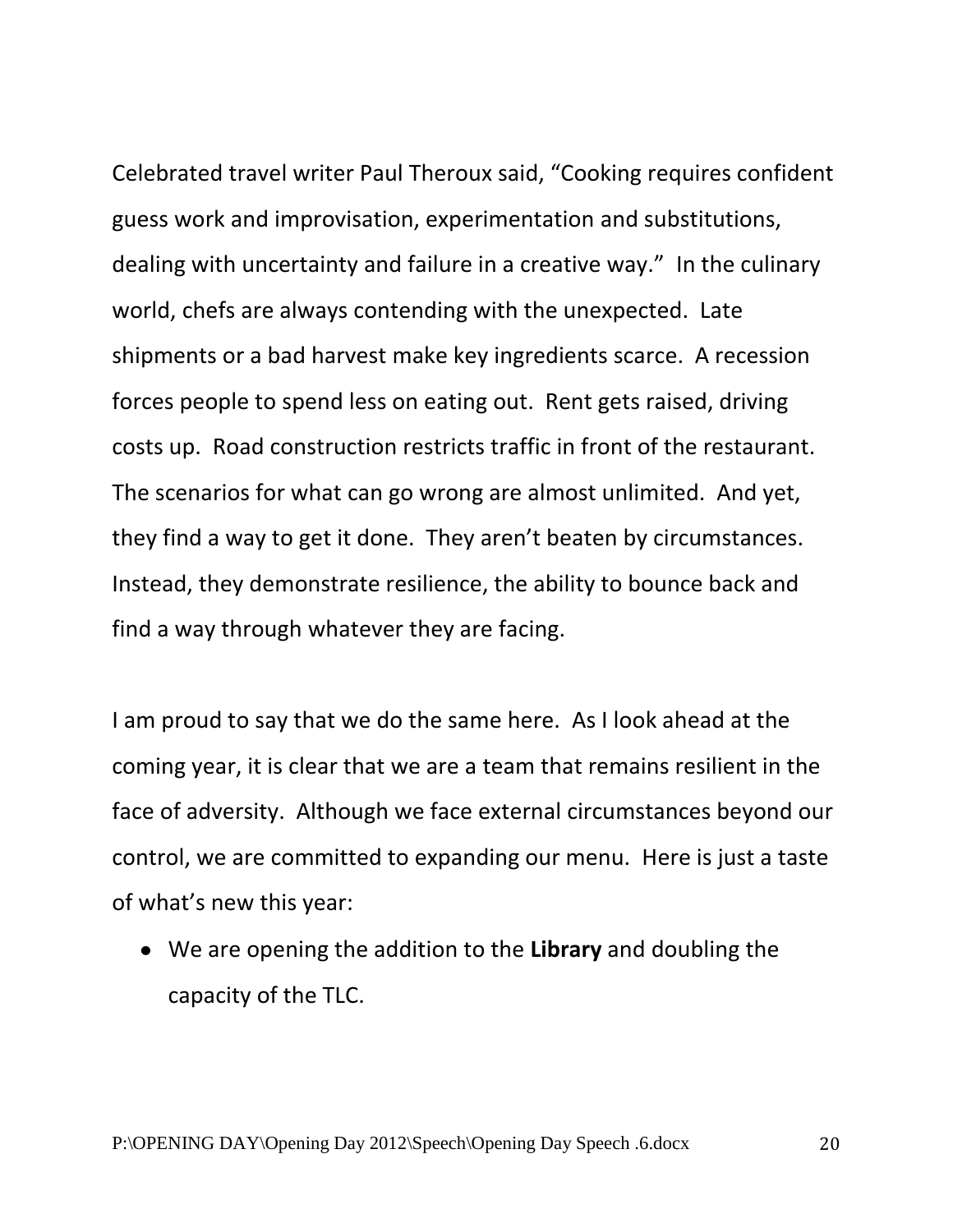- We will break ground on the construction of the new **Student Services/Administration Building**, which will concentrate all of Student Services in one location.
- We have submitted the preliminary and working drawings on the **Culinary Arts** Building as the capital campaign continues to build momentum.
- We will initiate an **Upward Bound** project at Golden Valley High School to prepare first-generation college students with the skills to succeed beyond high school.
- The first crops will be planted in our **Community Garden** this fall and we look forward to establishing an organic farm to support our Culinary Arts initiative.
- We will open the **Civil Rights Center** in partnership with the Department of Fair Employment and Housing and provide students with hands-on training on how to investigate and process work and housing discrimination claims.
- We will expand the **K-6 Science/Electronics Initiative** to more schools and promote increased awareness in science and technology through the creation and design of hands-on activities focused on Electronics and Physics.
- We will debut an exhibit of **Graphic Multimedia Design** student work at the Santa Clarita City Hall Gallery.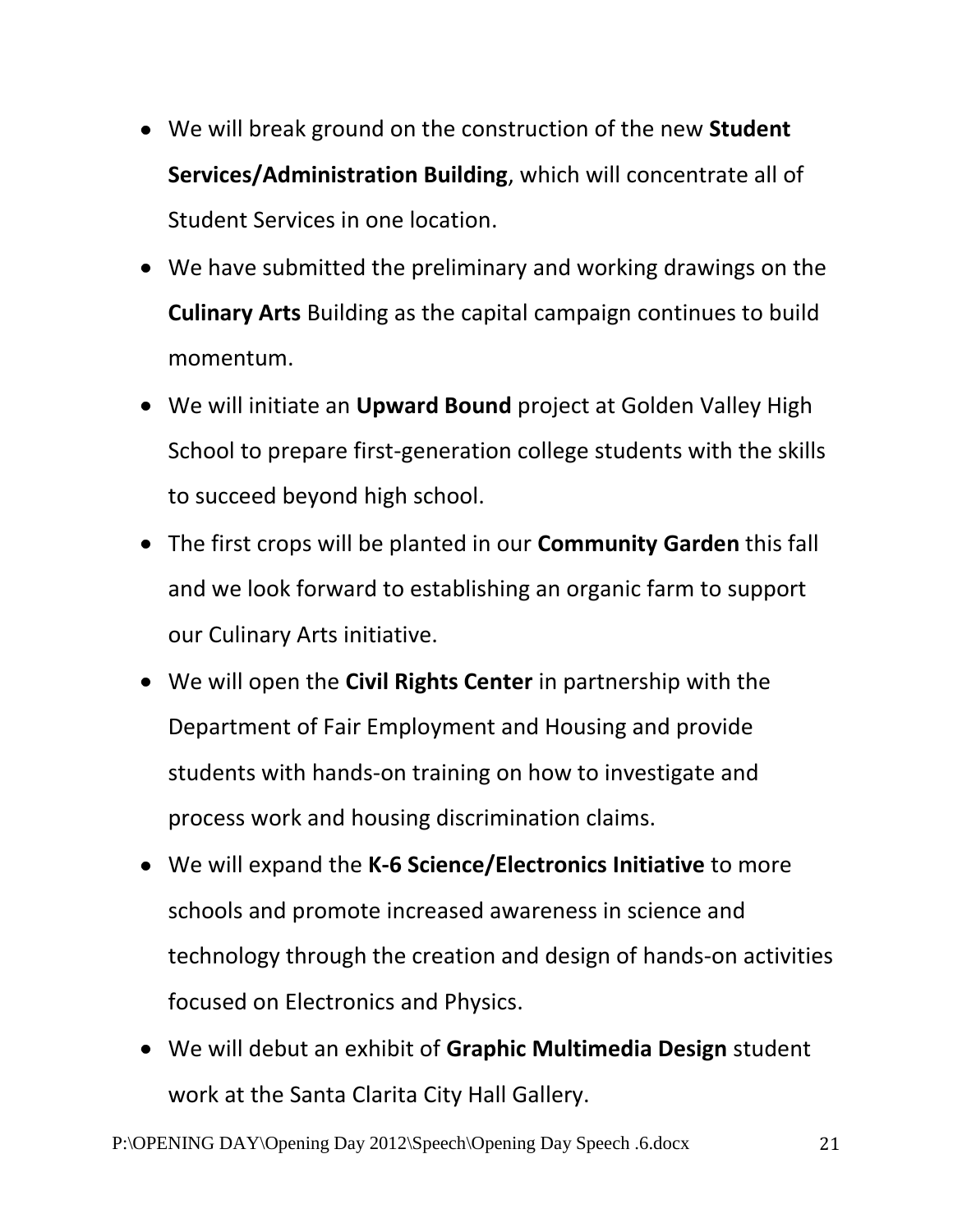- We will build on the work of the **Sustainability Committee** and continue to raise funds for its environmental education and awareness at the K-12 level through the **Santa Clarita Environmental Education Consortium**.
- We'll expand **English 096**, which advances students through two freshman composition pre-requisites in one course, reducing the time students spend in developmental English by one semester.
- We will launch the **Institute of Law, Ethics, and Public Policy**.
- We will publish our updated **Education and Facilities Master Plan** that will guide our campuses' development, and point us toward establishing a third campus site, likely in the western portion of our service area.

It promises to be another year of innovation, excitement, and achievement at College of the Canyons as our menu, our ingredients, our service, our atmosphere and our reputation continue to expand and distinguish us from the rest. I look forward to seeing these dishes come to life, as well as those we haven't yet imagined!